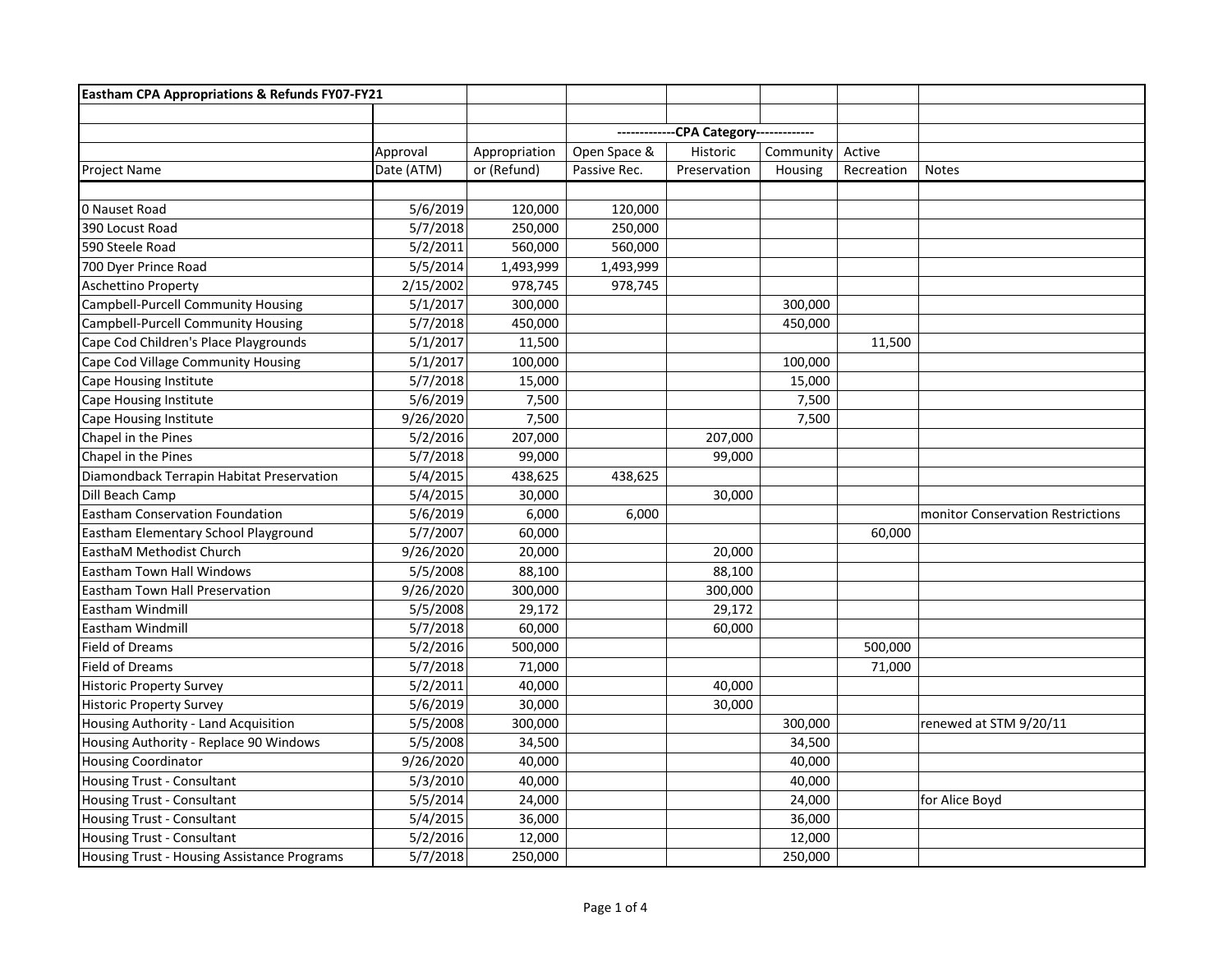| Eastham CPA Appropriations & Refunds FY07-FY21     |            |               |                            |              |           |            |                                    |
|----------------------------------------------------|------------|---------------|----------------------------|--------------|-----------|------------|------------------------------------|
|                                                    |            |               |                            |              |           |            |                                    |
|                                                    |            |               | -CPA Category------------- |              |           |            |                                    |
|                                                    | Approval   | Appropriation | Open Space &               | Historic     | Community | Active     |                                    |
| <b>Project Name</b>                                | Date (ATM) | or (Refund)   | Passive Rec.               | Preservation | Housing   | Recreation | <b>Notes</b>                       |
|                                                    |            |               |                            |              |           |            |                                    |
| Housing Trust - Housing Assistance Programs        | 5/6/2019   | 250,000       |                            |              | 250,000   |            |                                    |
| Housing Trust - Housing Assistance Programs        | 9/26/2020  | 300,000       |                            |              | 300,000   |            |                                    |
| Housing Trust - Rental Subsidy Program I           | 5/7/2012   | 175,000       |                            |              | 175,000   |            |                                    |
| Housing Trust - Rental Subsidy Program II          | 5/4/2015   | 153,500       |                            |              | 153,500   |            |                                    |
| Housing Trust - Rental Unit Acquistion Initiative  | 5/3/2010   | 300,000       |                            |              | 300,000   |            |                                    |
| Housing Trust - Rental Unit Acquisition Initiative | 5/2/2011   | 345,000       |                            |              | 345,000   |            | transferred to EAHT at STM 9/20/11 |
| Housing Trust - Rental Unit Acquisition Initiative | 5/6/2013   | 659,950       |                            |              | 659,950   |            |                                    |
| Housing Trust - Rental Unit Acquisition Initiative | 5/5/2014   | 400,000       |                            |              | 400,000   |            |                                    |
| Housing Trust - Rental Unit Acquisition Initiative | 5/4/2015   | 400,000       |                            |              | 400,000   |            |                                    |
| Library - Preservation of Front Porch              | 5/5/2008   | 10,000        |                            | 10,000       |           |            |                                    |
| Library - Preservation of 1897 building            | 5/5/2014   | 75,000        |                            | 75,000       |           |            |                                    |
| Library - Preservation of archival materials       | 5/5/2014   | 40,000        |                            | 40,000       |           |            |                                    |
| Mobi Mat at Bee's River                            | 5/6/2013   | 25,000        |                            |              |           | 25,000     |                                    |
| <b>Mobi Mats for Beach Access</b>                  | 5/6/2019   | 20,000        |                            |              |           | 20,000     |                                    |
| North Eastham Village Center Study                 | 5/7/2007   | 21,584        |                            |              | 21,584    |            |                                    |
| Open Space Properties Analysis                     | 5/2/2011   | 5,000         | 5,000                      |              |           |            |                                    |
| Open Space Properties Analysis                     | 5/7/2012   | 15,000        | 15,000                     |              |           |            |                                    |
| Pond Preservation - Herring Pond                   | 5/7/2012   | 140,000       | 140,000                    |              |           |            |                                    |
| Pond Preservation - Great Pond                     | 5/6/2013   | 220,000       | 220,000                    |              |           |            |                                    |
| Pond Preservation - Minister/Schoolhouse           | 5/6/2019   | 135,000       | 135,000                    |              |           |            |                                    |
| Preservation of Town Records                       | 5/7/2007   | 39,802        |                            | 39,802       |           |            | photographic records in Town Hall  |
| Preservation of Town Records                       | 5/5/2008   | 13,352        |                            | 13,352       |           |            | photographic records in Town Hall  |
| <b>Preservation of Town Records</b>                | 5/7/2012   | 53,754        |                            | 53,754       |           |            | photographic records in Town Hall  |
| Preservation of Town Records                       | 5/6/2013   | 18,424        |                            | 18,424       |           |            | photographic records in Town Hall  |
| Preservation of Town Records                       | 9/26/2020  | 16,000        |                            | 16,000       |           |            |                                    |
| <b>Preserve Ancient Cemeteries</b>                 | 5/1/2006   | 7,000         |                            | 7,000        |           |            | fence at Cove Cemetery             |
| <b>Preserve Ancient Cemeteries</b>                 | 5/7/2007   | 19,000        |                            | 19,000       |           |            |                                    |
| <b>Preserve Ancient Cemeteries</b>                 | 5/5/2008   | 17,000        |                            | 17,000       |           |            |                                    |
| <b>Preserve Ancient Cemeteries</b>                 | 5/4/2009   | 18,900        |                            | 18,900       |           |            |                                    |
| <b>Preserve Ancient Cemeteries</b>                 | 5/3/2010   | 4,200         |                            | 4,200        |           |            |                                    |
| Preserve Existing Affordable Rental Units          | 5/5/2014   | 234,001       |                            |              | 234,001   |            |                                    |
| Recreation Plan for Active Recreation              | 5/5/2014   | 35,000        |                            |              |           | 35,000     |                                    |
| Rabbit Run Community Housing (Habitat, Inc.)       | 5/4/2015   | 45,000        |                            |              | 45,000    |            |                                    |
| <b>Ranlett Tool Museum</b>                         | 5/7/2018   | 40,000        |                            | 40,000       |           |            |                                    |
| Rehabilitate/Restore Tennis Courts at NRHS         | 5/5/2014   | 366,240       |                            |              |           | 366,240    |                                    |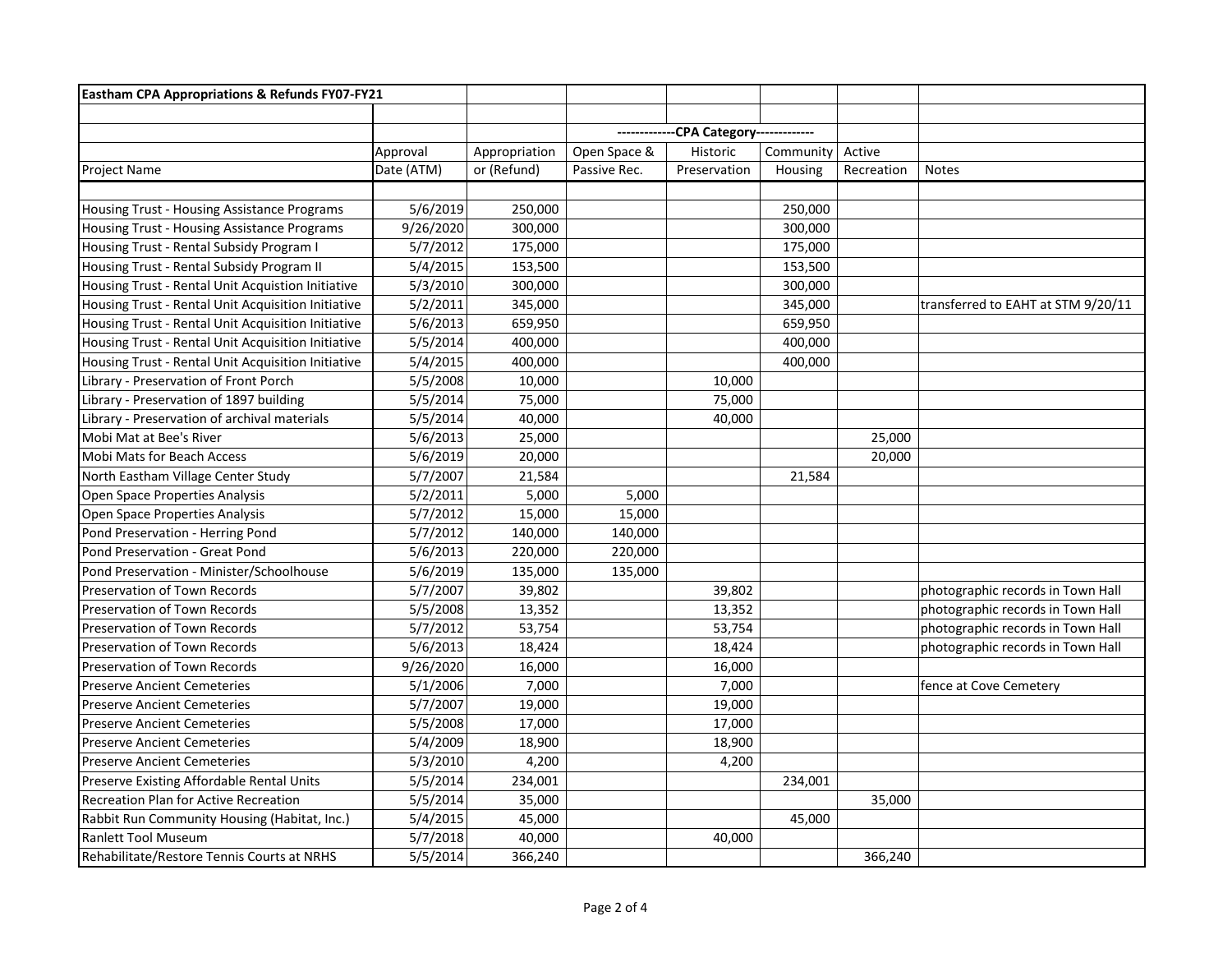| Eastham CPA Appropriations & Refunds FY07-FY21 |            |               |              |                            |           |            |                                  |
|------------------------------------------------|------------|---------------|--------------|----------------------------|-----------|------------|----------------------------------|
|                                                |            |               |              |                            |           |            |                                  |
|                                                |            |               |              | -CPA Category------------- |           |            |                                  |
|                                                | Approval   | Appropriation | Open Space & | Historic                   | Community | Active     |                                  |
| Project Name                                   | Date (ATM) | or (Refund)   | Passive Rec. | Preservation               | Housing   | Recreation | <b>Notes</b>                     |
|                                                |            |               |              |                            |           |            |                                  |
| Sandy Meadow Parking Area                      | 5/7/2012   | 5,100         | 5,100        |                            |           |            |                                  |
| Sandy Meadow Pathways                          | 5/6/2013   | 20,000        | 20,000       |                            |           |            |                                  |
| Schoolhouse Museum Restoration                 | 5/1/2006   | 250,000       |              | 250,000                    |           |            |                                  |
| Schoolhouse Museum Restoration                 | 10/1/2007  | 36,800        |              | 36,800                     |           |            |                                  |
| <b>Schoolhouse Museum Restoration</b>          | 5/3/2010   | 21,030        |              | 21,030                     |           |            |                                  |
| <b>Swift Daley House</b>                       | 5/7/2007   | 28,600        |              | 28,600                     |           |            |                                  |
| Swift Daley House                              | 5/5/2008   | 11,300        |              | 11,300                     |           |            | add to funds approved 5/7/07 ATM |
| Swift Daley House                              | 5/7/2012   | 202,000       |              | 202,000                    |           |            |                                  |
| Wiley Park Bridge                              | 5/7/2007   | 51,200        | 51,200       |                            |           |            |                                  |
| Wiley Park Shade Shelter                       | 5/2/2016   | 8,500         |              |                            |           | 8,500      |                                  |
| <b>Wiley Park Trails</b>                       | 5/1/2006   | 8,000         | 8,000        |                            |           |            |                                  |
| Wiley Park Rehab - Study                       | 5/6/2019   | 22,000        |              |                            |           | 22,000     |                                  |
| Wiley Park Rehab - Project                     | 9/26/2020  | 375,000       |              |                            |           | 375,000    |                                  |
|                                                |            |               |              |                            |           |            |                                  |
| <b>Refunds of Unexpended Funds</b>             |            | Amount        |              |                            |           |            | <b>Project Closeout Date</b>     |
| North Eastham Village Center Study             | 5/7/2007   | (184)         |              |                            | (184)     |            | 10/21/2010                       |
| Town Hall Windows                              | 5/5/2008   | (4, 165)      |              | (4, 165)                   |           |            | 10/21/2010                       |
| <b>Schoolhouse Museum Restoration</b>          | 5/1/2006   | (2,697)       |              | (2,697)                    |           |            | 10/21/2010                       |
| <b>Wiley Park Trails</b>                       | 5/1/2006   | (353)         | (353)        |                            |           |            | 10/21/2010                       |
| Library - Preservation of Front Porch          | 5/5/2008   | (4, 777)      |              | (4, 777)                   |           |            | 10/21/2010                       |
| Housing Authority - Replace 90 Windows         | 5/5/2008   | (1, 420)      |              |                            | (1, 420)  |            | 10/21/2010                       |
| <b>Preserve Ancient Cemeteries</b>             | 5/4/2009   | (940)         |              | (940)                      |           |            | 10/15/2011                       |
| <b>Preserve Ancient Cemeteries</b>             | 5/3/2010   | (110)         |              | (110)                      |           |            | 10/15/2011                       |
| Preservation of Town Records                   | 5/7/2012   | (10, 449)     |              | (10, 449)                  |           |            | 11/20/2014                       |
| <b>Historic Property Survey</b>                | 5/2/2011   | (27, 500)     |              | (27,500)                   |           |            | 11/20/2014                       |
| Open Space Properties Analysis                 | 5/7/2012   | (11, 440)     | (11, 440)    |                            |           |            | 11/20/2014                       |
| Wiley Park Bridge                              | 5/7/2007   | (1, 371)      | (1, 371)     |                            |           |            | 11/20/2014                       |
| 590 Steele Road                                | 5/2/2011   | (7, 739)      | (7, 739)     |                            |           |            | 11/20/2014                       |
| Eastham Windmill                               | 5/5/2008   | (2, 424)      |              | (2,424)                    |           |            | 11/20/2014                       |
| Preserve Existing Affordable Rental Units      | 5/5/2014   | (26, 036)     |              |                            | (26, 036) |            | 9/2/2014                         |
| Mobi Mat at Bee's River                        | 5/6/2013   | (1, 219)      | (1, 219)     |                            |           |            | 9/2/2015                         |
| Sandy Meadow Parking Area                      | 5/7/2012   | (4, 147)      | (4, 147)     |                            |           |            | 1/6/2016                         |
| Sandy Meadow Pathways                          | 5/6/2013   | (11, 838)     | (11, 838)    |                            |           |            | 1/6/2016                         |
| Pond Preservation-Herring Pond                 | 5/7/2012   | (819)         | (819)        |                            |           |            | 2/24/2016                        |
| Pond Preservation-Great Pond                   | 5/6/2013   | (20, 344)     | (20, 344)    |                            |           |            | 2/24/2016                        |